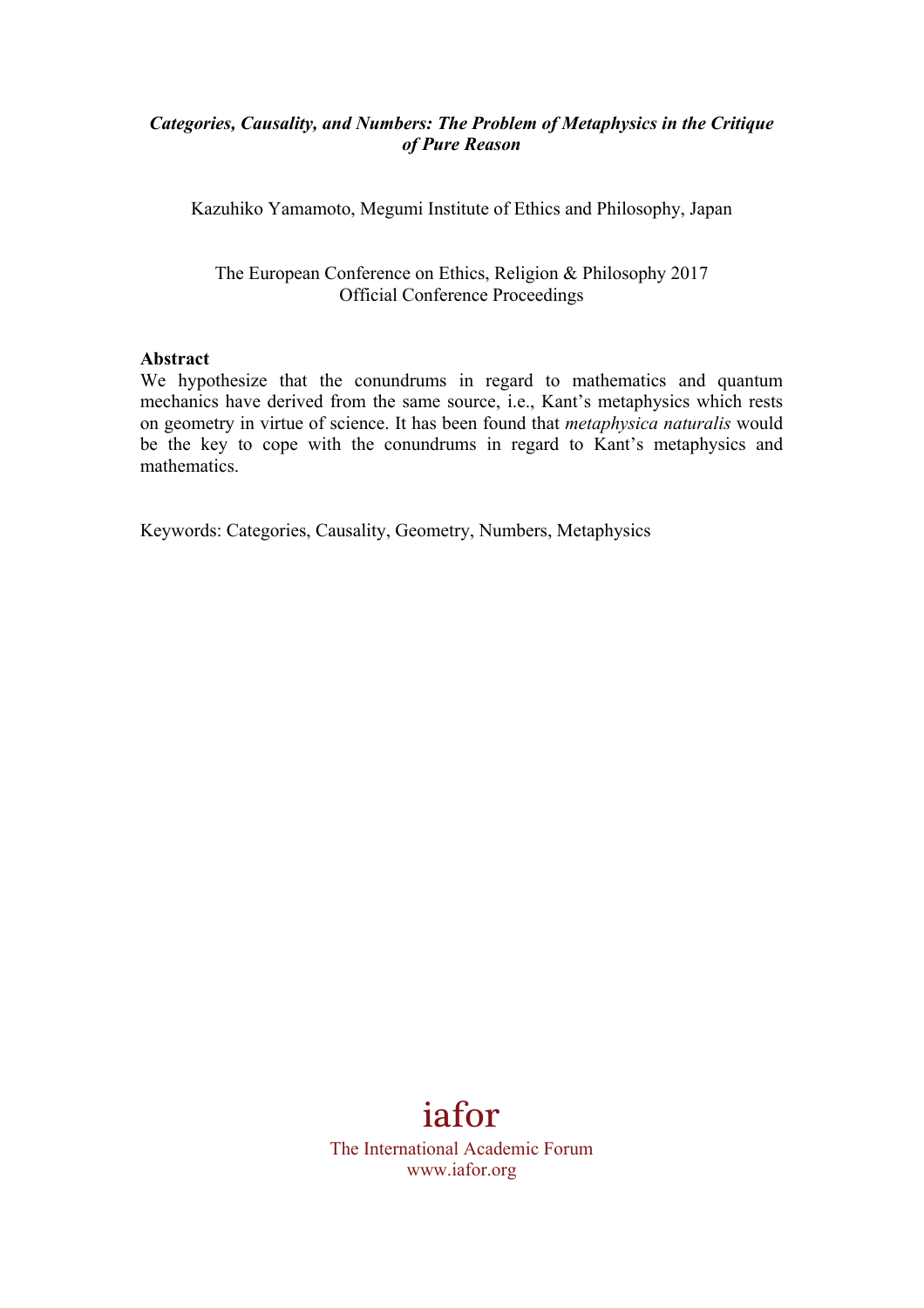#### **Introduction**

In regard to quantum mechanics, it is said that "the laws of quantum mechanics dictate that in the absence of measurement, neither of the particles possesses a definite spin until one of the two speeding entangled particles is measured. Once a measurement of one particle is made, the state of the other changes *instantaneously,*  even if the particles are separated by vast distances! Einstein believed this 'spooky action at a distance' was nonsense. His own special theory of relativity held that nothing could travel faster than light, so there was no way for two particles to communicate with each other instantaneously from opposite sides of the universe…We arrive at a paradox, a logical inconsistency…We must be making some mistake – but where? …Indeed, we might never know the solutions to these puzzles" (HOSSENFELDER 2015: 47-49). When and where humans made mistake is the issue which we try to tackle here, though our inquiry into it is in the stage of hypothesis. We hypothesize that there are two reasons why humans have made mistakes: 1) they abstract from things which appear in the world of sense, and think of the product of the abstraction in the light of geometry: 2) this way of thinking started in the ancient Greek world, indicating that this mistake has a history of more than two millennium. In this regard, if we try to solve this problem, we might have to go back to the world before geometry and mathematics, as a science, appeared among humans, i.e., to primordial times (YAMAMOTO 2017a: 19-37, YAMAMOTO 2017c: 57-70). Since we think that the conundrums in regard to metaphysics, mathematics and physics have originated from the same root of mistake, and that the solution of the conundrums would potentially cause a fundamental change among humans' mentality and psychology, hopefully, for the better, we have begun to try to solve them (YAMAMOTO 2016: 87-100, YAMAMOTO 2017a: 19-37, YAMAMOTO 2017b: 72-81, YAMAMOTO 2017c: 57-70).

#### **Metaphysical Axioms and Mathematical Axioms**

We have already made "synthetic *a priori* propositions" (B73<sup>\*</sup>) on the ground of metaphysics in the *Critique of Pure Reason* (YAMAMOTO 2016: 87-100, YAMAMOTO 2017c: 57-70)*.* When it has been found that the synthetic *a priori* propositions are correspondent to the "universal cognitions *a priori*" (A300) – "a cognition from a principle" (B357) – we have presented them as metaphysical axioms (YAMAMOTO 2017c: 57-70). Mathematics has been thought to ground in axioms (HILBERT 1902: 437-479, HILBERT 1950: 1-22). However, when Peano makes a proposition in regard to axioms (RUSSELL 1920: 1-12), they seem to exemplify his "synthetic propositions" (A33). Do Peano axioms hold true? Provided the "presupposition" (A681/B709) in regard to "the three primitive ideas in Peano's arithmetic…0, number, successor,…" (RUSSELL 1920: 1-12) signifies the "universal cognitions *a priori*" (A300), these statements should be regarded as axioms. However, when we examine these axioms, we note that these axioms are not commensurable with metaphysical axioms (YAMAMOTO 2017c: 57-70). If we try to dovetail Peano axioms for natural numbers with metaphysical axioms for our "real number: 0,  $i^2 = -1$ , and 1" (YAMAMOTO 2017b: 72-81, YAMAMOTO 2017c: 57-70), the axioms are to be paraphrased as follows (YAMAMOTO 2017c: 57-70).

 <sup>\*</sup> B73 designates the pagination of the standard German edition of Kant's works, as indicated by means of marginal numbers in the Critique of Pure Reason (Kant, Immanuel, *Critique of Pure Reason*, Cambridge University Press, 1999). All citations are the same.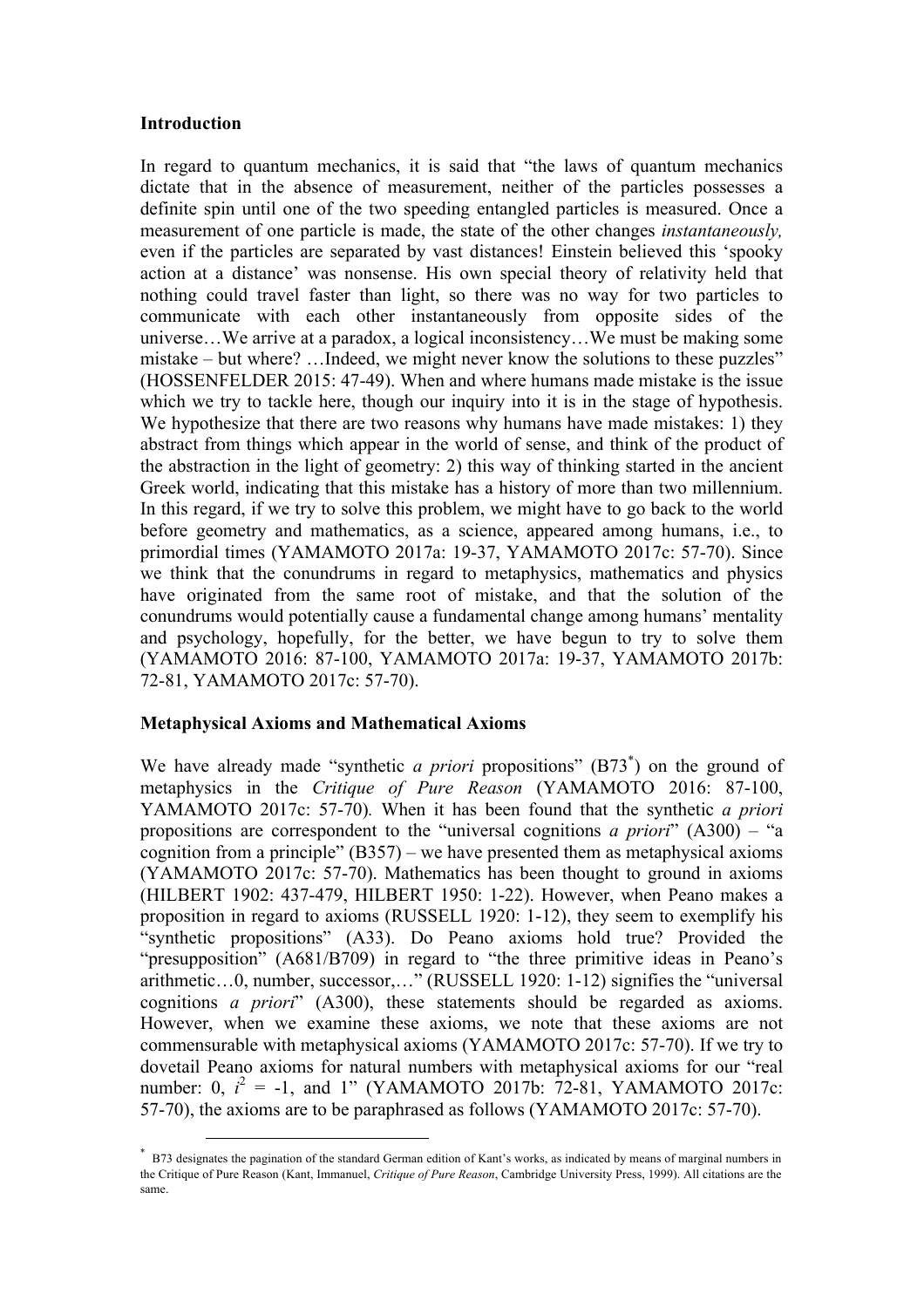- Axiom One: 0 is a real number.
- Axiom Two: Every real number has a successor.
- Axiom Three: 0 can be the successor of any real number.
- <sup>l</sup> Axiom Four: Even if the successor of x equals the successor of y, x does not necessarily equal y.
- Axiom Five: If a statement is true of 0, and if the truth of that statement for a number implies its truth for the successor of that number, then the statement is true for every real number.

We think that Peano axioms, which are to be commensurate with metaphysical axioms, can determine something true concerning "the three primitive ideas in Peano's arithmetic…0, number, successor,…" (RUSSELL 1920: 1-12). These axioms indicate that 1) 0 is to signify nullity in space-time – space-time itself – while number to signify infinite steps of alteration of filled space-elapsing time or its consummation or nullity in space-time; 2) succession is to signify the alteration from nullity in space-time to a part of filled space-elapsing time or from a part of filled space-elapsing time to empty space-nullified time, i.e., nullity in space-time, suggesting that 1)  $i^2 = -1$  is to signify infinite steps of alteration of space-time itself – quantum – between filled-elapsing and empty-nullified, 2)  $0 =$  nullity in space-time – space-time itself – is to permeate filled space-elapsing time, 3)  $i^2 = -1$  is to come across its cessation any time before the consummation of itself as number 1 (YAMAMOTO 2017c: 57-70).

Why does the contrariety between mathematical axioms and metaphysical axioms – the problem for mathematics – occur? We think that the root of the problem for mathematics resides in Kant's metaphysics (YAMAMOTO 2017a: 19-37, YAMAMOTO 2017b: 72-81, YAMAMOTO 2017c: 57-70). What kind of problem do mathematics and Kant's metaphysics have in common? It is geometry, on which Kant's metaphysics rests. Kant's so-called antinomy of pure reason in the system of cosmological ideas derives from geometry (YAMAMOTO 2017b: 72-81). In order to solve the problem of antinomy of pure reason, Kant has to think of the "regulative principle of reason" (A517/B545) and his "thing in itself" (YAMAMOTO 2016: 87-100, YAMAMOTO 2017a: 19-37). However, "thing in itself" is thought to signify an epistemological naught. Why do "all propositions of geometry" (A47) lead Kant to the antinomy of pure reason? In geometry, this kind of thing happens: "with two straight lines no space at all can be enclosed, thus no figure is possible, and try to derive it from the concept of straight lines and the number two; or take the proposition that a figure is possible with three straight lines, and in the same way try to derive it from these concepts. All of your effort is in vain, and you see yourself forced to take refuge in intuition, as indeed geometry always does" (B65-A48). Kant, who says that "geometry is a science that determines the properties of space synthetically and yet *a priori*. What then must the representation of space be for such a cognition of it to be possible? It must originally be intuition; for from a mere concept no propositions can be drawn that go beyond the concept, which, however, happens in geometry" (B40-B41), seems to have firmly believed in geometry while harboring an indelible doubt about it on account of the fact that it seems impossible to derive a figure from the concept of straight lines and the number two. Since "empirical intuitions" (A229) or "empirical synthesis" or "empirical cognition" (A229) must be entirely separated from a thing in itself in Kant's metaphysics because of ethics (YAMAMOTO 2016: 87-100), geometry lures Kant to think of "the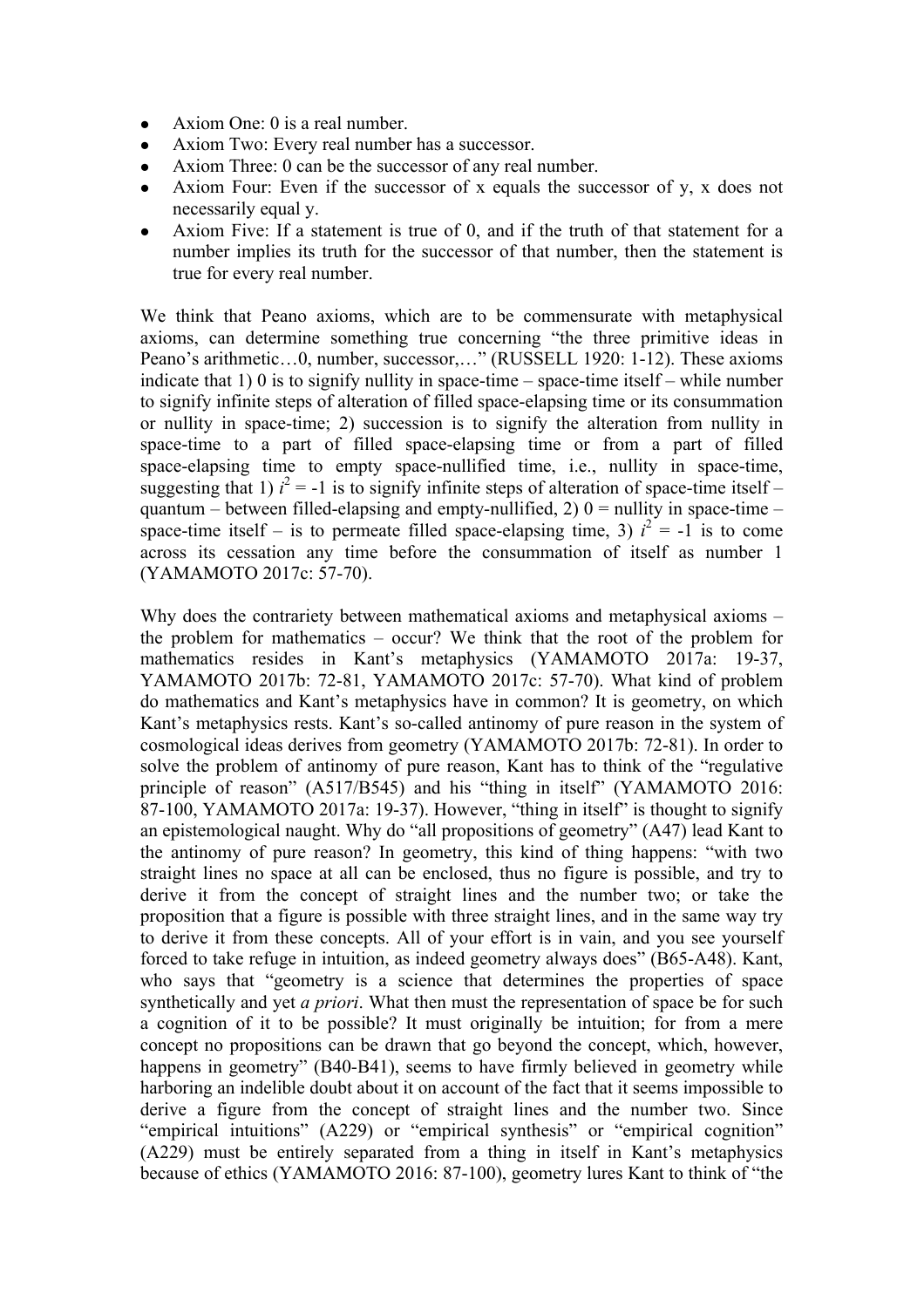properties of space synthetically and yet *a priori*" (B40) – "its transcendental ideality" (A28) – according to the geometrical way of thinking (YAMAMOTO 2017a: 19-37, YAMAMOTO 2017b: 72-81, YAMAMOTO 2017c: 57-70). However, when Kant noticed that geometry incessantly leads him to the abyss of the antinomy of pure reason, he, who thinks that the transcendental ideality of space is "nothing as soon as we leave out the condition of the possibility of all experience, and take it as something that grounds the things in themselves" (A28), cannot but try to solve the conundrum by means of thinking the "regulative principle of reason" and his "thing in itself" as the condition of the transcendental ideality of space in place of geometry whose "condition of the possibility of all experience" is already left out (YAMAMOTO 2016: 87-100, YAMAMOTO 2017a: 19-37). We think that one cannot attain to space itself through geometry since it has a fundamental defect. When Kant reveals his way of thinking in regard to geometry, saying, "this intuition must be encountered in us *a priori*, i.e., prior to all perception of an object, thus it must be pure, not empirical intuition" (B41), we have to say, in an opposite manner, that 1) we must encounter an object *a priori* prior to all perception of an object; 2) then we will perceive an object through pure intuition affected by the sensation of nullity – empirical intuition – and synthesis of apprehension. What is this object? It is an object itself, i.e., death itself – nullity in space-time. On the contrary, Kant's "thing in itself" (A676/B704) is meant to be an epistemological naught, as he himself repeatedly implies, saying, "One mistakes the significance of this idea right away if one takes it to be the assertion, or even only the presupposition, of an actual thing to which one would think of ascribing the ground for the systematic constitution of the world; rather, one leaves it entirely open what sort of constitution in itself this ground, which eludes our concepts, might have,..." (A681/B709). If one tries to ground metaphysics in epistemological naught, it is absolutely wrong. We must ground metaphysics in the transcendental analytic (YAMAMOTO 2016: 87-100, YAMAMOTO 2017a: 19-37).

We can solve the problem derived from geometry by means of cognizing nullity in space-time – death itself – through pure intuition affected by the sensation of nullity – empirical intuition – and synthesis of apprehension (YAMAMOTO 2016: 87-100, YAMAMOTO 2017a: 19-37), which would enable us to attain the pure concepts of the understanding or synthetic *a priori* cognition. Since, in "all propositions of geometry," there are always points or lines or numbers along with nullity in space-time, transcendental ideality of space and time always comprises points or lines or numbers. The cohabitation of nullity with points or lines or numbers in Kant's transcendental ideality of space and time leads Kant to the conundrum – the antinomy of pure reason. He has to erase points or lines or numbers in the transcendental ideality of space and time drawn from geometry. Kant explicate how to solve it, saying, "as far as concerns the void that one might think of outside of the field of possible experience (the world), this does not belong to the jurisdiction of the mere understanding, which only decides about questions concerning the use of given appearances for empirical cognition, and it is a problem for ideal reason, which goes beyond the sphere of a possible experience and would judge about what surrounds and bounds this, and must therefore be considered in the transcendental dialectic" (A229-B282). Thus, Kant's solution is to rely on "transcendental dialectic" (in other words, merely thinking of a thing in itself). Kant himself explain why he resorts to transcendental dialectic, saying, "The principle of continuity forbade any leap in the series of appearances (alterations) (*in mundo non datur saltus*), but also any gap or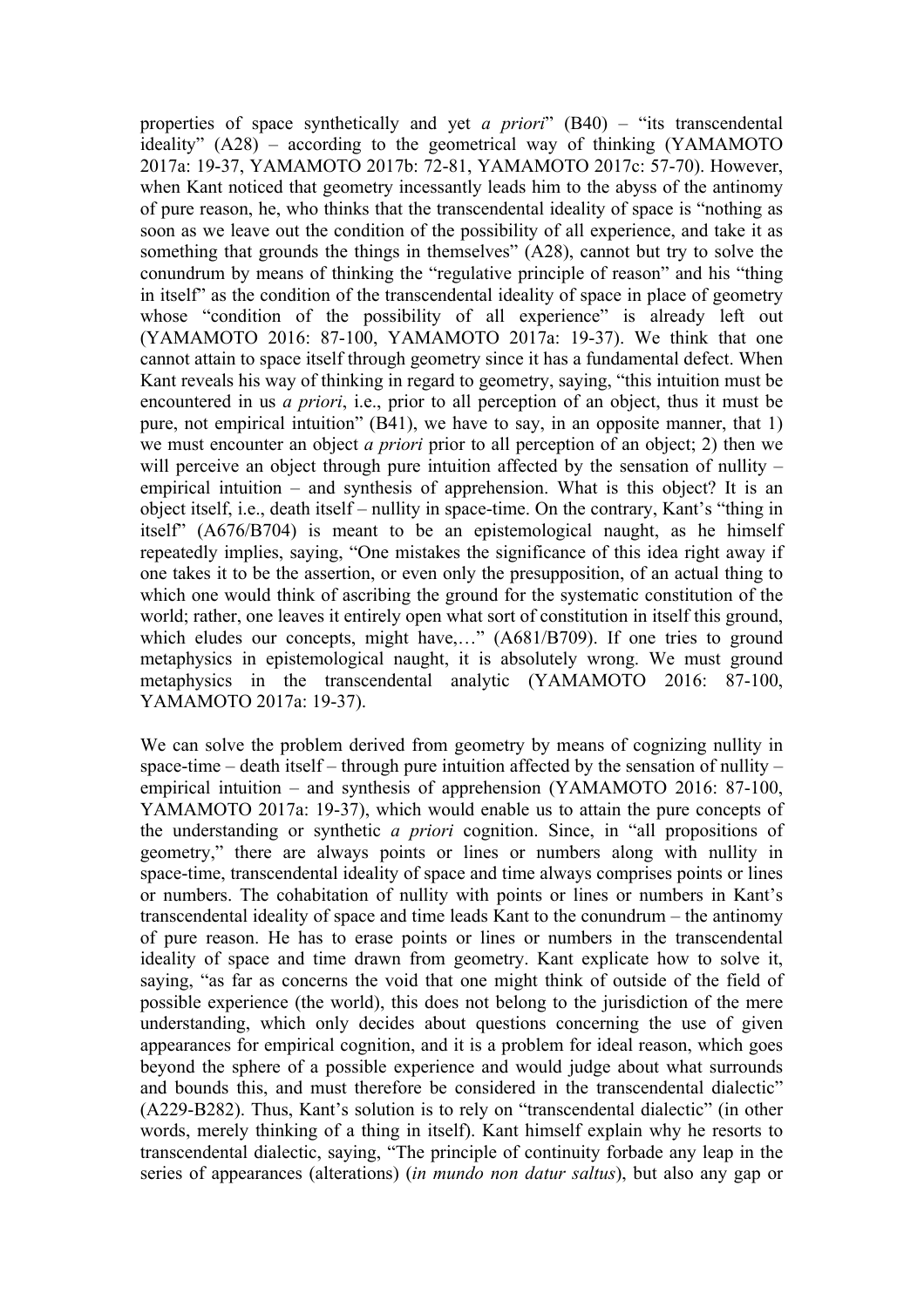cleft between two appearances in the sum of all empirical intuitions in space (*non datur hiatus*)" (B281-A219). This is absolutely wrong. Humans are to meet nullity in space-time in experience or in possible experience, which would enable them to reach "the principle of continuity" through empirical intuition or empirical synthesis or empirical cognition. We do not have to seek the encounter. It comes to us on its own necessarily and universally. What is this? It is death itself – disappearance of what appeared. We have to think that 1) appearance signifies filled space-elapsing time while the disappearance of what appeared signifies empty space-nullified time, i.e., nullity in space-time, 2) nullity in space-time – space-time itself – permeates filled space-elapsing time. We think that it is nullity in space-time that would enable humans to cognize appearances in filled space-elapsing time. This is our transcendental ideality of space-time – "transcendental ideality of appearances" (A506/B534). We need not resort to the "transcendental dialectic" in regard to the issues of "the principle of continuity" (B281) and "the void" (A229) since we can think of the void – nullity in space-time – inside "of the field of possible experience (the world)" (A229).

Since our "universal propositions" (B358) – metaphysical axioms – signify "universal cognitions *a priori*," they can serve as the major premise in a syllogism.

- 1. Our metaphysical axioms "a cognition from a principle" (B357) signifies "the category (which constitutes its unity) insofar as it is universal and rests on a rule *a priori*" (A138/B177-A178).
- 2. "Every syllogism is a form of derivation of a cognition from a principle" (B357). When "a cognition from a principle" belongs among the categories, it corresponds to the "categorical syllogisms" (A406). Therefore, "a cognition from a principle" – nullity in space-time – works as the major premise in categorical syllogisms, stating "the relation of a predicate to a subject" (B433), i.e., that nullity in space-time – space-time itself – permeates a subject.
- 3. Since the major premise nullity in space-time "always gives a concept such that everything subsumed under its condition can be cognized from it according to a principle" (B357), humans' cognition can ground in nullity in space-time, indicating that it has "the reality (i.e., objective validity)" (A28) of space and time, which is necessary and universal. Kant says in regard to "the reality (i.e., objective validity)" of time, that "time is a necessary representation that grounds all intuition….In it alone is all actuality of appearances possible" (A31), suggesting that time itself is "other subjective representation related to something external that could be called *a priori* objective" (A28).

What is the major premise in regard to Kant's metaphysics or mathematics? The answer is that while it is Kant's "thing in itself" in regard to his metaphysics, it is "all propositions of geometry" in regard to mathematics. What kind of problem happens in Kant's metaphysics or in mathematics? As indicated above, in Kant's metaphysics: "thing in itself" – mere thought – signifies an epistemological naught while in mathematics: there are always points or lines or numbers along with nullity. We think that, if nullity in space-time is introduced in accordance with "an *a priori* intuition" (B40) or "pure intuition" (A21), it would neutralize the conundrum, which unavoidably occurs in "all propositions of geometry." It means that space can be enclosed with two straight lines and a figure is possible, if "figures in space" are under the aegis of "pure *a priori* imagination" (A142). The so-called "imaginary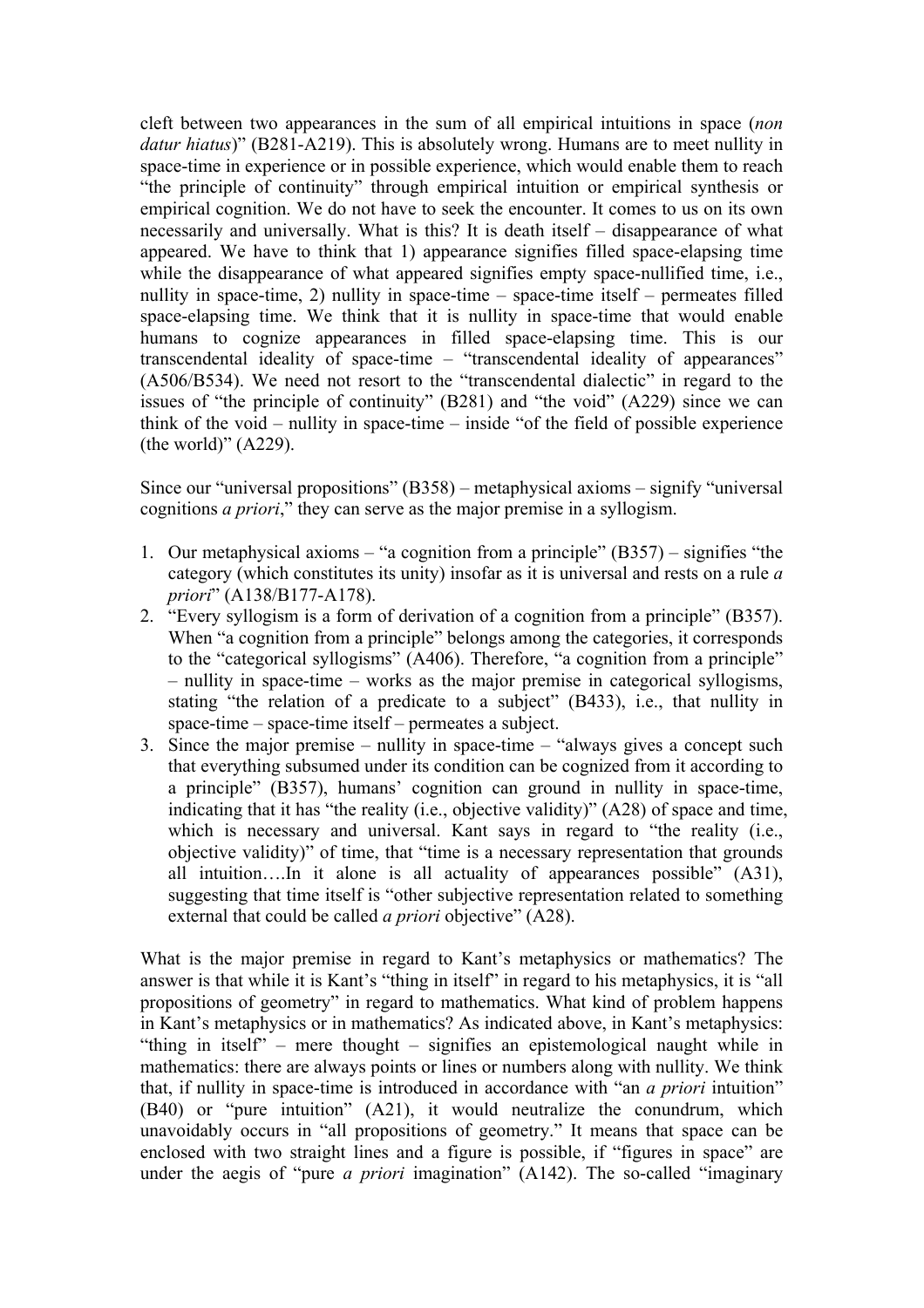number"  $i^2 = -1$  in mathematics can be thought to pertain to "pure *a priori* imagination" or "pure *a priori* intuition" (A77). In our metaphysics, the imaginary number  $i^2 = -1$  is commensurate with "one that is also merely empirical, i.e., a proposition of experience" (A47), which can "contain necessity and absolute universality." In this regard, the "imaginary number"  $i^2 = -1$  is regarded to be a "real number," while a "real number" in mathematic is to be an "imaginary number" except 0 or 1 (YAMAMOTO 2017b: 72-81, YAMAMOTO 2017c: 57-70). We think that Peano axioms, in commensurate with metaphysical axioms, indicate that 1)  $i^2 = -1$  is to signify infinite steps of alteration of space-time itself, 2)  $0 =$  nullity in space-time – space-time itself – is to permeate filled space-elapsing time, which is on the way of infinite steps of alteration to its consummation as number 1. Since our "real numbers 0,  $i^2 = -1$ , and 1" are supposed to signify "everything real in appearance" (B214) which "has for the same quality its degree (of resistance or of weight) which, without diminution of the extensive magnitude or amount, can become infinitely smaller until it is transformed into emptiness and disappears" (B216), we can make more axiomatic propositions in regard to these numbers that 1) the property which belongs to 0, namely nullity in space-time is followed by the property which belongs to "imaginary number"  $i^2 = -1$ , namely filled space-elapsing time – quantum – 2) when the property which belongs to "imaginary number"  $i^2 = -1$  attains the property which belongs to 1, it plunges into nullity in space-time, i.e., into the property which belongs to 0 (YAMAMOTO 2017c: 57-70).

## **Categories, Causality and Numbers**

Furthermore, we can deduce from Peano-metaphysical axioms more "universal propositions" as follows (YAMAMOTO 2017c: 57-70):

- 1. All alteration as a transition of a thing from one state to another signifies: 1) an alteration of a part of filled space-elapsing time to empty space-nullified time: 2) a passing out of a part of filled space-elapsing time into a part of filled space-elapsing time as the succession of the states itself: 3) an alteration of empty space-nullified time to a part of filled space-elapsing time.
- 2. It is impossible for a part of filled space-elapsing time and another part of filled space-elapsing time to be at the same point in the same instance.
- 3. It is possible for a part of empty space-nullified time and another part of empty space-nullified time to be at the same point in the same instance – nullity in space-time – if points and instances are conjured up in nullity in space-time.
- 4. The form of appearance, which alterability concerns, is filled-elapsing or empty-nullified, while their cause is in the unalterable – space-time itself.
- 5. All appearances arise in a spontaneity, which could start to act from itself, without needing to be preceded by any other cause that in turn determines it to action according to the law of causal connection.
- 6. The synthesis of the manifold part of space-time itself is successive, and thus contains a series.
- 7. The synthesis of the manifold part of space-time itself takes place in the manifold of sensibility – filled space-elapsing time.
- 8. Succession, subordination and coordination which take place in filled space-elapsing time affect the world-whole.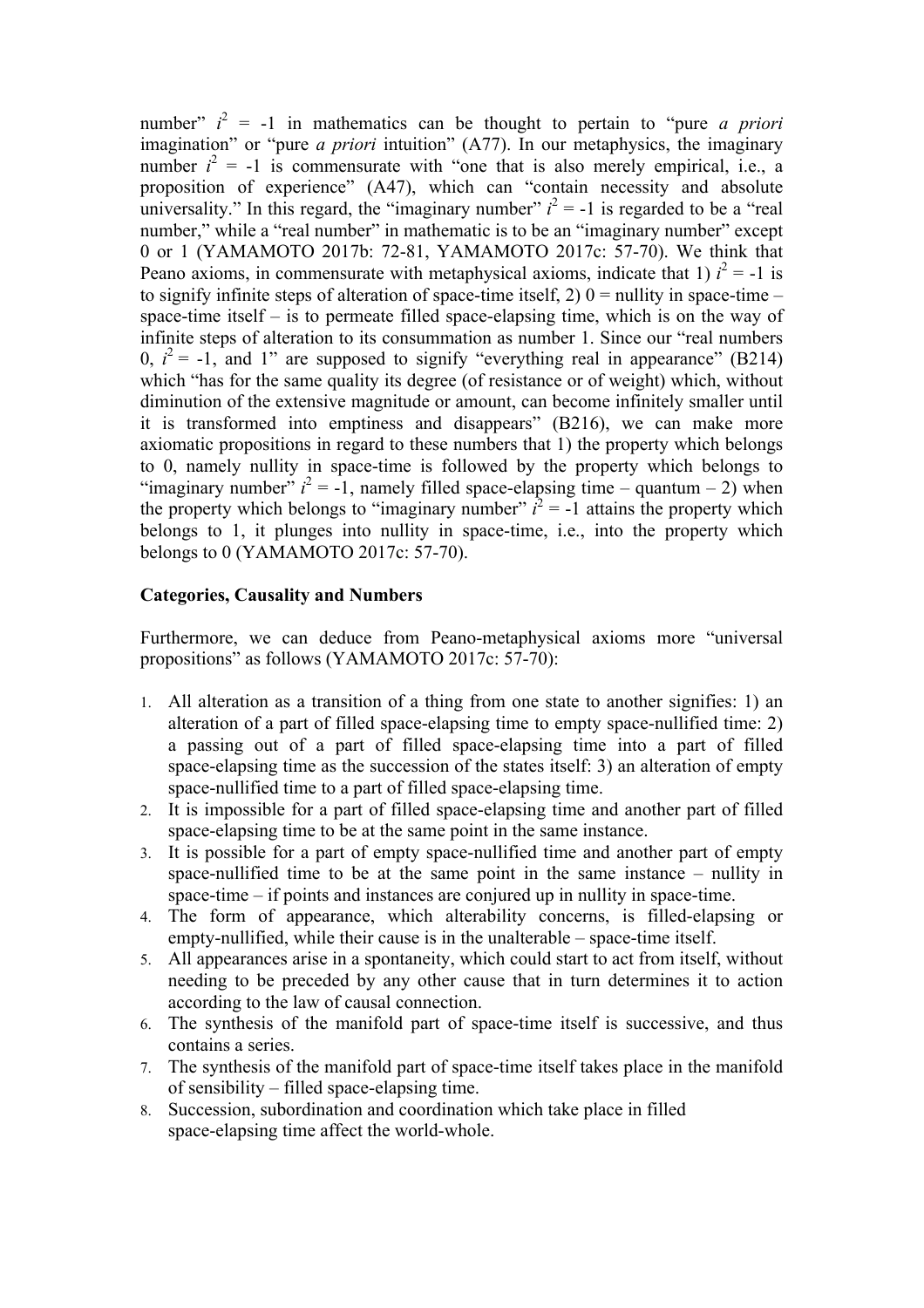These metaphysical axioms would provide us a clue to comprehending "the principle of causality" (A247) by means of "the Transcendental Analytic" (A246/B303), which, in an opposite manner to what Kant refers to (A246/B303-A247), has these important results: either that "the understanding can never accomplish *a priori* anything more than to anticipate an object of experience or possible experience in general, and, since that which is not appearance itself cannot be an object of experience or possible experience, it can never overstep the limits of sensibility, within which alone objects in themselves are given to us" (YAMAMOTO 2017a: 19-37) or that "the understanding can never accomplish empirically anything more than to anticipate the form of experience or possible experience in general, and, since that which is not appearance itself cannot be the form of experience or possible experience, it can never overstep the limits of sensibility, within which alone the form is given to us." We think that since 1) "the laws of appearances in nature" (B164) agree "with the understanding and its *a priori* form, i.e., its faculty of combining the manifold in general" (B164) and 2) "appearances themselves" agree "with the form of sensible intuition *a priori*" (B164), an object of experience or possible experience which the understanding can anticipate *a priori* and the form of experience or possible experience which the understanding can anticipate empirically correspond to "categories." Since, in our transcendental analytic, an object of experience or possible experience, i.e., death itself is homogeneous with the form of experience or possible experience, i.e., nullity in space-time, metaphysical axioms are to signify the "transcendental deduction" (B159), in which the "possibility as *a priori* cognitions of objects of an intuition in general was exhibited" (B159), spawning "the possibility of cognizing *a priori* through categories whatever objects may come before our senses" (B159). We think that "natural or real numbers" in mathematics signify an object of possible experience which the understanding can anticipate *a priori* or the form of possible experience which the understanding can anticipate empirically. We have to note that mathematical axioms and natural or real numbers in mathematics, which rest on geometry, state something pertaining to an *a priori* anticipation of an object of possible experience or empirical anticipation of the form of possible experience, while metaphysical axioms and our "real numbers  $0$ ,  $i^2$  = -1, and 1" (YAMAMOTO 2017b: 72-81, YAMAMOTO 2017c: 57-70), which rest on the law of nature, state something pertaining to an *a priori* anticipation of an object of experience, or empirical anticipation of the form of experience. Furthermore, we say that since our "real numbers  $\overline{0}$ ,  $i^2$  = -1, and 1" are to pertain to "the continuum" which "has the next" cardinal number beyond that of the countable assemblage," they signify "the cardinal number of the continuum" (HILBERT 1902: 437-479). Therefore, it can be said that our "cardinal numbers  $0$ ,  $i^2 = -1$ , and 1" are to be "real numbers," while natural or real numbers in mathematics except 0 or 1 are to be "imaginary numbers" (YAMAMOTO 2017b: 72-81, YAMAMOTO 2017c: 57-70).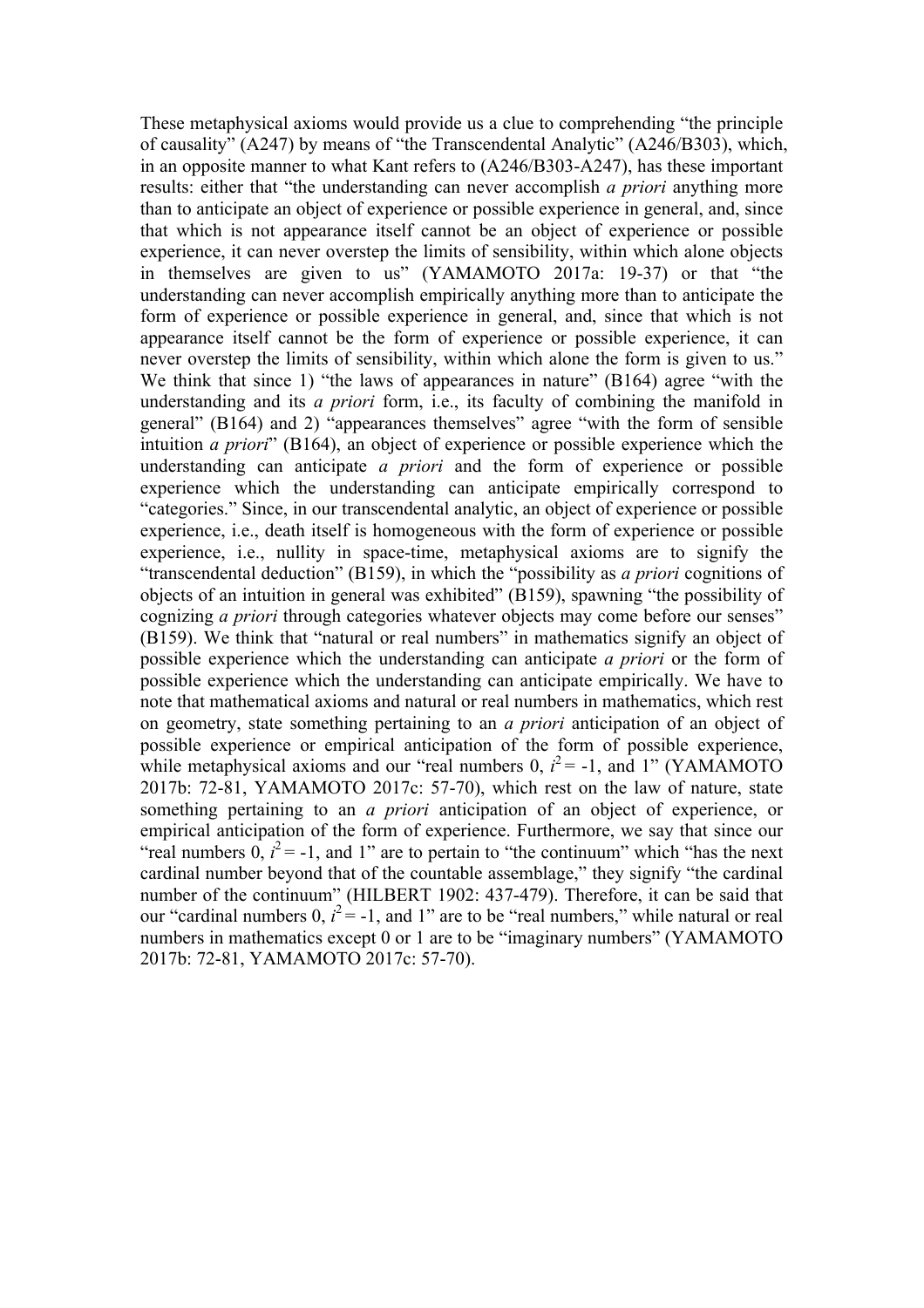

Fig. 1. The scheme which, Kant thinks, is the clue to the discovery of all pure concepts of the understanding. (A) Table of Logical Functions. (B) Table of Categories. (A70/B95)

When natural or real numbers in mathematics are thought to pertain to an object of possible experience or the form of possible experience, they might be empty provided the "possible experience" and the understanding remain contingent. In order to prop up natural or real numbers in mathematics, Kant has to resort to "logical functions of thinking" (B159) and "all categories" which "are grounded on logical functions in judgments" (B131). Kant seems to expect that the "logical functions of thinking" and "all categories" which "are grounded on logical functions in judgments" would give him "the clue to the discovery of all pure concepts of the understanding" (A70/B95) – numbers. However, when Kant separates "an object of experience which the understanding can anticipate *a priori*" from "the form of experience which the understanding can anticipate empirically," he cannot but resort to "transcendental dialectic (in other words, merely thinking of a thing in itself)." This is wrong. We have to think that "thing in itself" pertains to "an object of experience or possible experience which the understanding can anticipate *a priori* and the form of experience or possible experience which the understanding can anticipate empirically." The scheme in Fig.1, which is expected to be the clue to the discovery of all pure concepts of the understanding, is empty on account of the fact that Kant's "thing in itself" is thought to be an epistemological naught. On the contrary, metaphysical axioms teach that "an object of experience or possible experience which the understanding can anticipate *a priori*" and "the form of experience or possible experience which the understanding can anticipate empirically" is nothing but nullity in space-time, i.e., space-time itself. Only on this cognition, the "Table of Categories" (B106) in Fig. 1 is to become "uncommonly useful, indeed indispensable in the theoretical part of philosophy for completely outlining the plan for the whole of a science insofar as it rests on *a priori* concepts, and dividing it mathematically in accordance with determinate principles,…" (B109). When Kant reveals his idea concerning the Table of Categories, saying, "this table, which contains four classes of concepts of the understanding, can first be split into two divisions, the first of which is concerned with objects of intuition (pure as well as empirical), the second of which, however, is directed at the existence of these objects (either in relation to each other or to the understanding). I will call the first class the mathematical categories, the second, the dynamical ones" (B110), we think that Kant's way of thinking that "the first class the mathematical categories, the second, the dynamical ones" is wrong. When Kant says, "insofar as it rests on *a priori* concepts, and dividing it mathematically in accordance with determinate principles,..." (B109), we have to say that the first class belongs among the dynamical categories or metaphysical categories,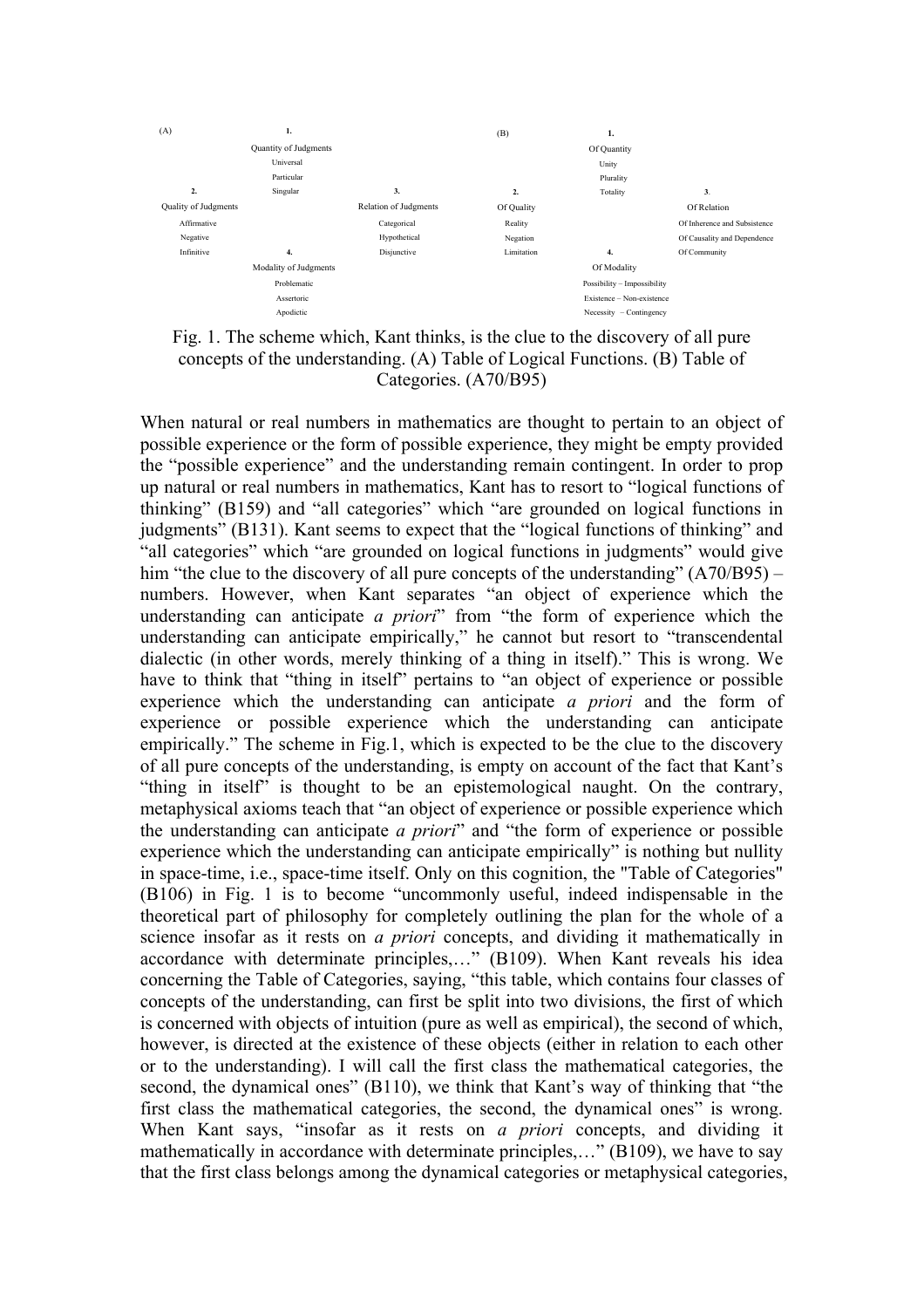while the second are the mathematical ones. Why Kant has made this mistake can be seen in his saying, "As one sees, the first class has no correlates, which are to be met with only in the second class. Yet this difference must have a ground in the nature of the understanding" (B110). On the contrary to Kant, we see that both the first class and the second class have correlates: nullity in space-time – space-time itself (YAMAMOTO 2017a: 19-37, YAMAMOTO 2017b: 72-81, YAMAMOTO 2017c: 57-70). Therefore, there is no difference "in the nature of the understanding" between the first class and the second class. In our metaphysics, "the nature of the understanding" is commensurate with understanding the correlates in the first class and the second class by means of cognizing nullity in space-time through pure intuition affected by the sensation of nullity – empirical intuition – and synthesis of apprehension (YAMAMOTO 2017a: 19-37). "This difference" (B110) appears to have a ground in the way of thinking: a way of thinking resorting to "logical functions of thinking" and "all categories" which "are grounded on logical functions in judgments – metaphysical deduction (B159) – or a way of thinking resorting to "logical functions of thinking" and "all categories" which are grounded on transcendental analytic – transcendental deduction (B159). However, since "all categories" are to be grounded on transcendental analytic (the understanding) and deduction (logical functions of thinking), "this table, which contains four classes of concepts of the understanding" (B110), does not have "this difference" but appears to have "this difference."

Kant explains why the Table of Logical Functions is indispensable for "the discovery of all pure concepts of the understanding" (A70/B95), saying, "The manifold that is given in a sensible intuition necessarily belongs under the original synthetic unity of apperception, since through this alone is the unity of the intuition possible. That action of the understanding, however, through which the manifold of given representations (whether they be intuitions or concepts) is brought under an apperception in general, is the logical function of judgments. Therefore all manifold, insofar as it is given in one empirical intuition, is determined in regard to one of the logical functions for judgment, by means of which, namely, it is brought to a consciousness in general. But now the categories are nothing other than these very functions for judging, insofar as the manifold of a given intuition is determined with regard to them. Thus the manifold in a given intuition also necessarily stands under categories" (B143). From our viewpoint, these enigmatic remarks indicate four things; 1) the manifold that is given in a sensible intuition necessarily belongs under "consciousness of itself (apperception)" (B68) and the apperception necessarily stands under the law of nature, 2) since the manifold of given representations – intuitions or concepts – stand under an apperception in general, and an apperception performs the action of the understanding, intuitions or concepts stand under the law of nature and "a perception itself" (A180) endowed with the faculty of "the synthetic *a priori* cognition" (A14/B28), 3) since "the synthetic *a priori* cognition" is brought to a consciousness in general through the logical function of judgments, all manifold, insofar as it is given in one empirical intuition, i.e., nullity in space-time or space-time itself, is determined in regard to "a perception itself" endowed with the faculty of "the synthetic *a priori* cognition," by means of the logical functions for judgment, 4) since all manifold, insofar as it is given in one empirical intuition, belong among "a perception itself" endowed with the faculty of "the synthetic *a priori* cognition" – categories – the manifold in a given intuition also necessarily stands under categories. We asserts that "categories," which are to arise through the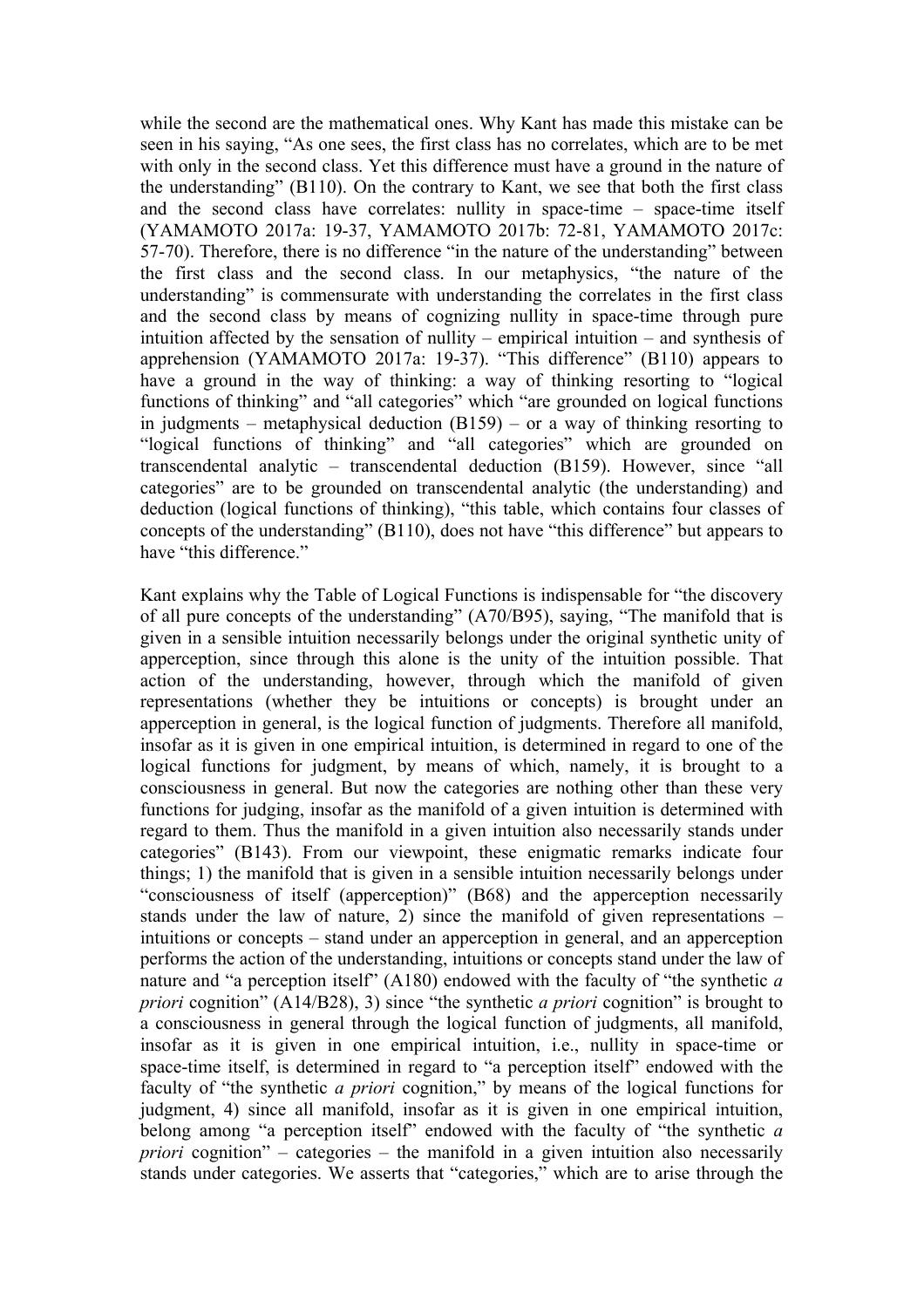function of the synthetic *a priori* cognition within "the standing and lasting I (of pure apperception)" (A123) or "consciousness of itself (apperception)" (B68), are the determination of the manifold of a given intuition, leading the original unity of apperception to the understanding, through the logical function of judgments, that the manifold of a given intuition exists as objects themselves. When "the manifold in a given intuition also necessarily stands under categories" (B143), can we say that the manifold of a given intuition, which exists as an object, also necessarily stand under numbers?

When Kant says in regard to the Table of Categories that "allness (totality) is nothing other than plurality considered as a unity, limitation is nothing other than reality combined with negation, community is the causality of a substance in the reciprocal determination of others, finally necessity is nothing other than the existence that is given by possibility itself" (B111), and furthermore says in regard to number that "the concept of a number (which belongs to the category of allness) is not always possible wherever the concepts of multitude and of unity are" (B111), we have to say, in an opposite manner to him, that "the concept of a number (which belongs to the category of allness) is always possible since allness (totality) is nothing other than plurality considered as a unity and countable as a number." Here, a unity must be thought to be a part of nullity in space-time – a part of space-time itself – under the condition that it is possible for "the standing and lasting I (of pure apperception)" (A123) or "consciousness of itself (apperception)" (B68) to conjure up *a priori* the limitation for space-time itself. Is it possible? Yes, it is possible, which Kant suggests, saying, "The infinitude of time signifies nothing more than that every determinate magnitude of time is only possible through limitations of a single time grounding it. The original representation, time, must therefore be given as unlimited" (A32-B48). While nullity in space-time, i.e., space-time itself signifies "the *a priori* concepts of space and time" (B57), which are not "creatures of the imagination, the origin of which must really be sought in experience, out of whose abstracted relations imagination has made something that, to be sure, contains what is general in them, but that cannot occur without the restrictions that nature has attached to them" (B57), a part of nullity in space-time or a part of space-time itself – "the schema of sensible concepts (such as figures in space)"  $(B181-A142) -$  is "a monogram of pure *a priori* intuition" (A142) or a product "of the imagination, the origin of which must really be sought in experience, out of whose abstracted relations imagination has made something that, to be sure, contains what is general in them, but that cannot occur without the restrictions that nature has attached to them" (B57). While nullity in space-time or space-time itself is to be cognized upon encountering a disappearance of a thing which appeared, a part of nullity in space-time or a part of space-time itself – "the schema of sensible concepts (such as figures in space)"  $(B181-A142)$  – can be thought to lie within the field of possible experience. Since "nowhere beyond the field of possible experience can there be any synthetic *a priori* principles" (A248-B305), and all of cognitions in regard to our "cardinal numbers  $0$ ,  $i^2 = -1$ , and 1" and natural or real numbers in mathematics can be thought to "lie in the entirety of all possible experience" (A146), we would say that numbers, including our "cardinal numbers 0,  $i^2$  = -1, and 1" and "natural or real numbers" in mathematics," signify "synthetic *a priori* principles" (B305). When Kant says in regard to numbers, "The pure schema of magnitude (*quantitatis*), however, as a concept of the understanding, is number, which is a representation that summarizes the successive addition of one (homogenous) unit to another. Thus number is nothing other than the unity of the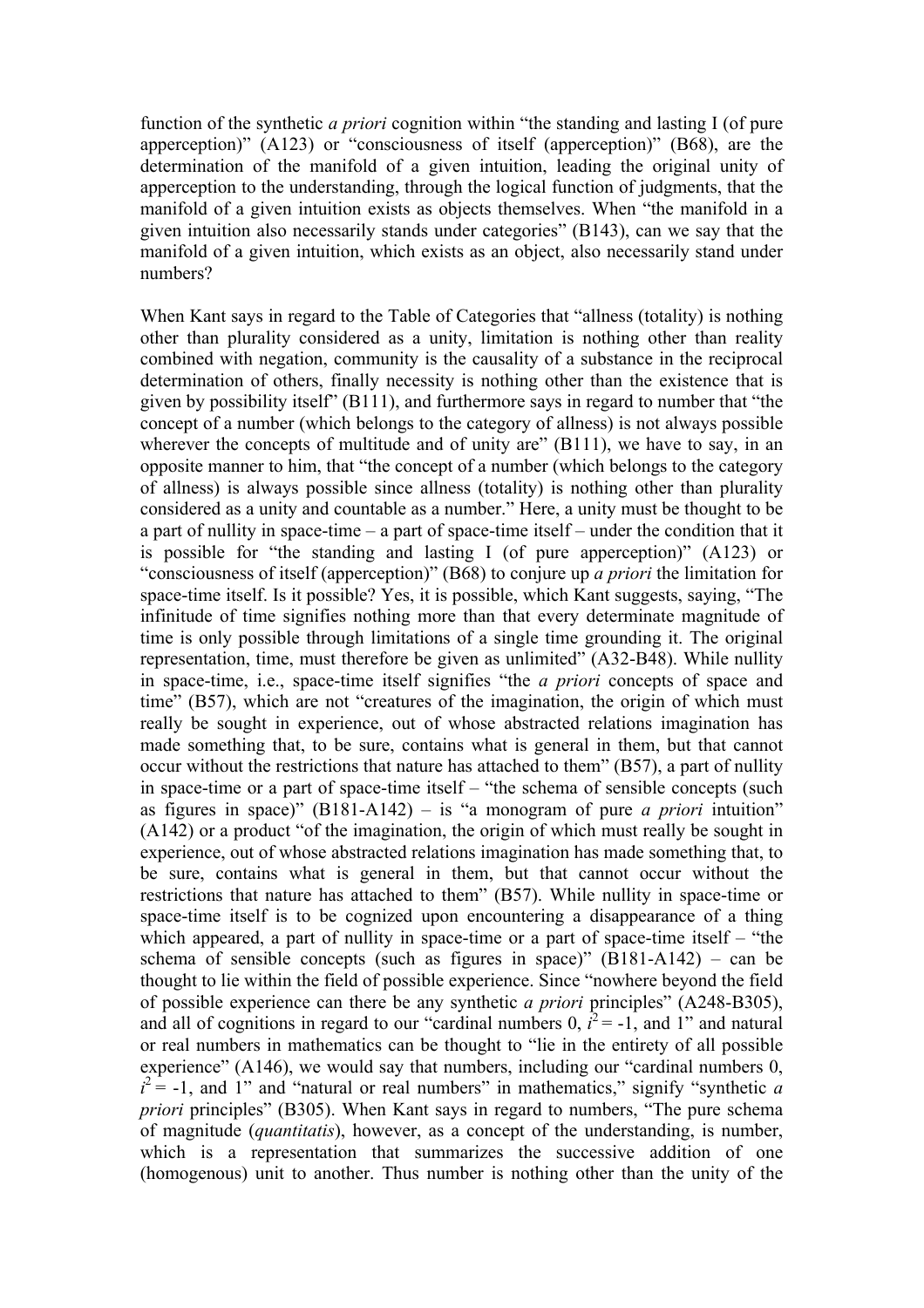synthesis of the manifold of a homogeneous intuition in general" (B182-A143), we entirely agree with him, thinking that the "pure schema of magnitude (*quantitatis*)" or "(homogeneous) unit" – number – signifies a figure among nullity in space-time, whose image is conjured up in humans' brain in virtue of "mathematical-transcendental ideas" (A529/B557). Since "appearances themselves"  $(A104)$  – empty space-nullified time or filled space-elapsing time – is commensurate with "the transcendental ideality of appearances" (A506/B534), they would last forever irrespective of the existence of humans on this planet. In regard to "mathematical axioms"  $(A300)$  – numbers – we have already said that "since 'nowhere beyond the field of possible experience can there be any synthetic *a priori* principles' (A248-B305), 'all of our cognitions' (A146), which 'lie in the entirety of all possible experience' (A146), can be enhanced to 'synthetic *a priori* principles' (B305), i.e., 'transcendental truth, which precedes all empirical truth and makes it possible' (A146)" (YAMAMOTO 2017c: 57-70). In addition, we would say that "all of our cognitions," which can be enhanced to "synthetic *a priori* principles," belong among categories.

Since a likeness of things which appear in the world of sense or "an analogy of experience" (A180) can be "assumed as a *quantum discretum*, the multiplicity of units in it is determined; hence it is always equal to a number" (A527/B555). Is a number, which is equivalent to a figure among nullity in space-time – "a concept of the understanding" or "the pure schema of magnitude (*quantitatis*)" – different from a number, which is supposed to be equivalent to "a likeness of things which appear in the world of sense" or "the multiplicity of units" in something which can be assumed as a *quantum discretum*? No, they are not different, but the same. The former number – "a representation that summarizes the successive addition of one (homogenous) unit to another" (B182) – signifies *quantum continuum* (A527/B555) in terms of nullity in space-time, while the latter number, which signifies *quantum continuum*, appears to be *quantum discretum* under the assumption that a thing signifies *quantum discretum*. We must say that a number, i.e., *quantum continuum* is homogeneous with "the appearance as *quantum continuum*" (A527/B555) – a number. However, when geometry and mathematics, as a science, have appeared among humans, inserting points or lines or numbers into nullity in space-time (EUCLID 2002:1-36), a number – *quantum continuum* – has been alienated from "the appearance as *quantum continuum*" (A527/B555). Natural numbers in primordial times – categories – have ceased to signify "the transcendental ideality of appearances," resulting in lapsing into "numerical formulas" (B206) – the "transcendental principle of the mathematics of appearances" (B206). We think that the conundrums in regard to mathematics and Kant's metaphysics originate in this alienation of numbers from "the transcendental ideality of appearances" while this alienation enabled humans to metamorphose "natural numbers in primordial times" – categories – into "natural or real numbers" in mathematics, enhancing them to "synthetic *a priori* principles" (B305), i.e., "transcendental truth, which precedes all empirical truth and makes it possible" (A146). However, because Kant annuls "mathematical-transcendental ideas" (A529/B557) by means of the "transcendental dialectic" (B282), it follows that "a likeness of things which appear in the world of sense" or "the multiplicity of units" cannot be assumed as *quantum discretum* any more. We think that insofar as the "mathematical-transcendental ideas" rest on Kant's "thing in itself" (A676/B704), "natural or real numbers" in mathematics cannot have the properties of categories. "Numerical formulas" (B206) cease to signify the "transcendental principle of the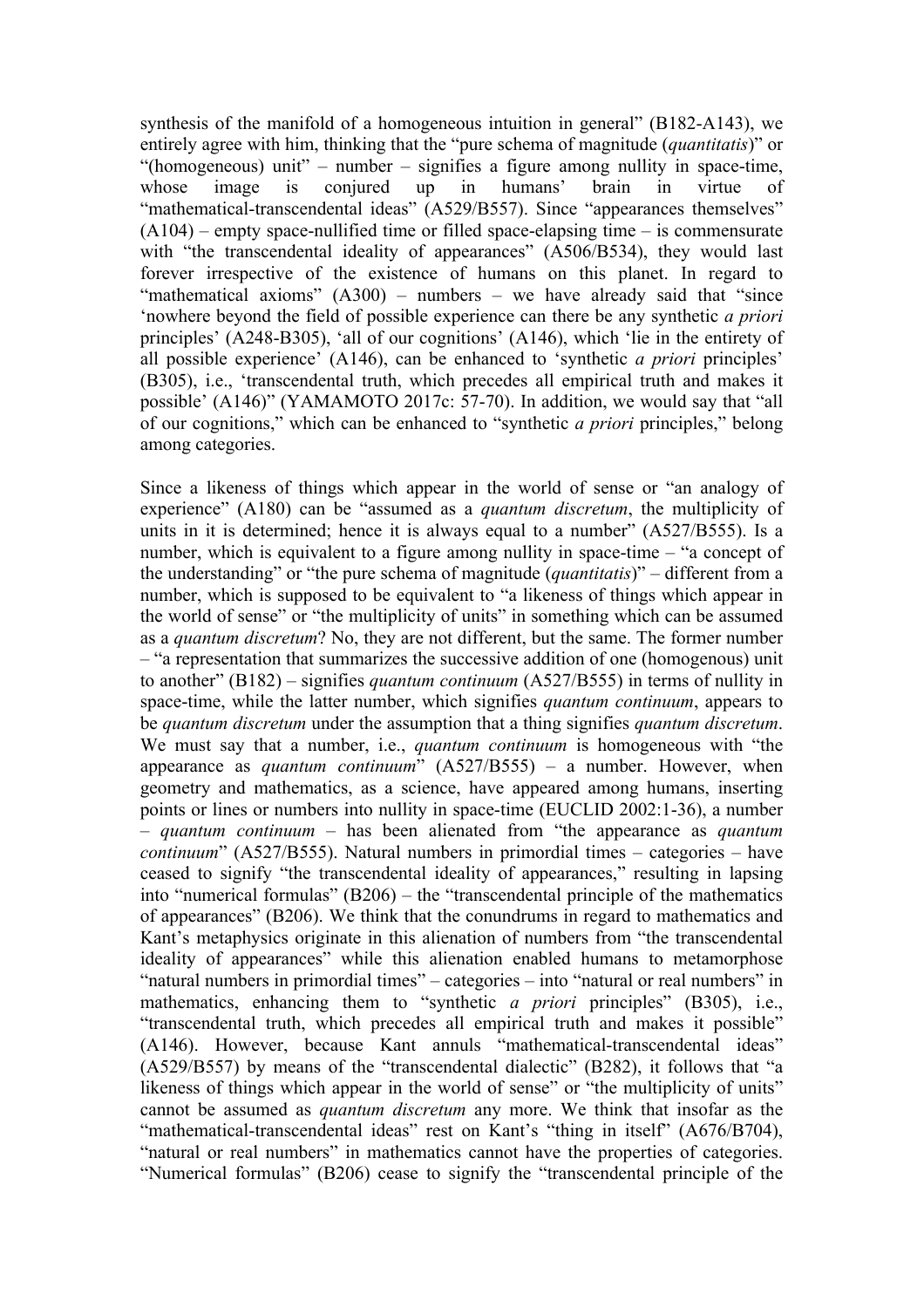mathematics of appearances" (B206). Here, "pure reason" which "has no other aim than the absolute totality of synthesis on the side of conditions" (A336) or "reason" which "has nothing to do with absolute completeness from the side of the conditioned"  $(A336)$  intrudes, and tries to rescue them. Since a number – a figure among nullity in space-time, whose image is conjured up in humans' brain – can be enhanced to "regulative principle of reason" (A517/B545) by means of the function of "reason" which "relates itself only to the use of the understanding…in order to prescribe the direction toward a certain unity of which the understanding has no concept" (B383), "numerical formulas" would last as a likeness of things which appear in the world of sense or "an analogy of experience" (A180) insofar humans exist on this planet. Furthermore, we would say that once numbers including our "cardinal numbers 0,  $i^2 = -1$ , and 1" and natural or real numbers in mathematics have been set to ground in transcendental analytic, they would last forever as "synthetic *a priori* principles," i.e., "transcendental truth" irrespective of the existence of humans on this planet. We think that while our "cardinal numbers  $0$ ,  $i^2 = -1$ , and 1" are to stand under "transcendental deduction" (B159), natural or real numbers in mathematics are to stand under "transcendental deduction" (B159) and "metaphysical deduction" in which "the origin of the *a priori* categories in general was established through their complete coincidence with the universal logical functions of thinking" (B159). Therefore, what Kant says in regard to "the antinomy of pure reason in its cosmological ideas" (A506/B534) can be rephrased, in an opposite manner, as follows: "one cannot draw from this antinomy a utility, dogmatic or critical and doctrinal utility, namely that of thereby proving indirectly the transcendental ideality of appearances, since someone has enough in the direct proof in the Transcendental Aesthetic – space-time itself. The proof would not consist in this spurious dilemma."

Following the scheme in the Table of Categories, which ordains that "community is the causality of a substance in the reciprocal determination of others, finally necessity is nothing other than the existence that is given by possibility itself" (B111), we have to deal with the issue of "community (reciprocity)" (A144) in "allness (totality)," i.e., "plurality considered as a unity" (B111) since "the schema of community (reciprocity), or of the reciprocal causality of substances with regard to their accidents, is the simultaneity of the determinations of the one with those of the other, in accordance with a general rule" (A144-B184). Kant's discourse would lead us to an astonishing finding in regard to the issue of causality. Accordingly he says, "since the parts of space are not subordinated to one another but are coordinated with one another, one part is not the condition of the possibility of another, and space, unlike time, does not in itself constitute a series. Yet the synthesis of the manifold parts of space, through which we apprehend it, is nevertheless successive, and thus occurs in time and contains a series" (B439). From our viewpoint, this enigmatic remark indicates seven things: 1) since there are no parts of space in space itself – nullity in space – space, as space itself, is not "subordinated to one another" and are not "coordinated with one another" (B439): 2) therefore, space, as space itself, does not constitute a series: 3) since there are filled spaces as manifold parts of space itself, the manifold parts of space itself are subordinated to one another or are coordinated with one another: 4) therefore, a filled space – a manifold part – can be the condition of the possibility of another part, and filled space, like elapsing time, does in itself constitute a series: 5) the synthesis of the manifold part of space itself (synthesis of filled space or of a filled space and empty space) is "successive, and thus occurs in time and contains a series" (B439): 6) since the synthesis takes place in the manifold of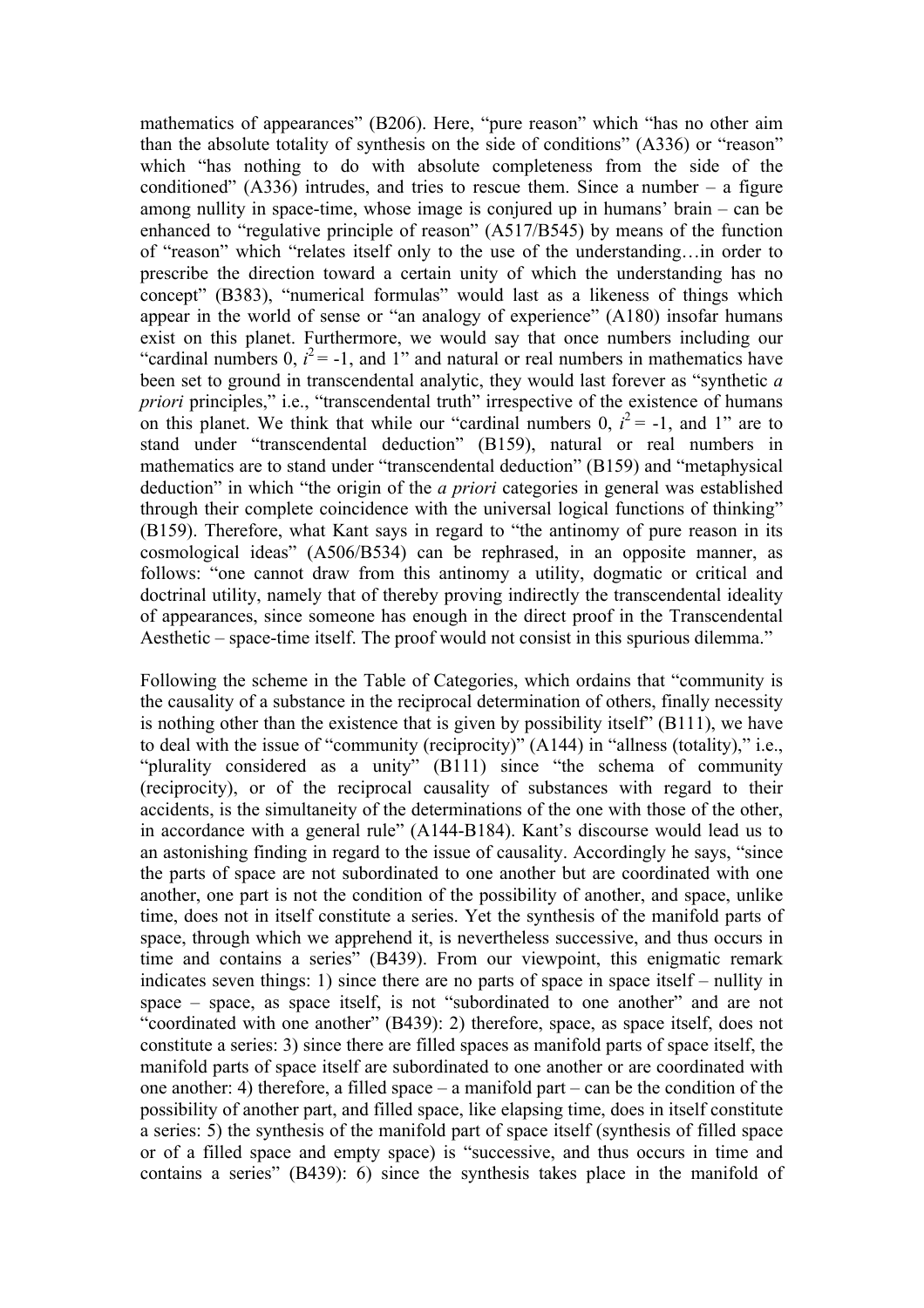sensibility, succession, subordination and coordination pertain to filled space-elapsing time: 7) since the world-whole consists of all appearances – filled space-elapsing time and nullity in space-time – succession, subordination and coordination which take place in filled space-elapsing time would affect the world-whole. Following what Kant says (B112), contrarily, we have to say that "a similar connection is thought of in an entirety of things, since one is subordinated, as effect, under another, as the cause of its existence, or coordinated with the other simultaneously and reciprocally as cause with regard to its determination." What does this mean? It means that "the members of the division exclude each other and yet are connected in one sphere, so in the latter case the parts are represented as ones to which existence (as substances) pertains to each exclusively of the others, and which are yet connected in one whole" (B113). We think that "the members of the division" signifies categories, through which it would become possible for us to cognize "whatever objects may come before our senses,…as far as the laws of their combination are concerned" (B159). This metaphysical causality must be the ground on which mathematical axioms rest. We feel that mathematical axioms, in commensurate with metaphysical axioms, would be the clue to solve the conundrum in regard to Hilbert's mathematical problems posed in 1900 (HILBERT 1902: 437-479). Apparently, our "cardinals  $0, \vec{i}^2 = -1$ , and 1" show a resemblance to the issue of Cantor's "transfinite numbers" (CANTOR 1955: 85-201) and "the cardinal number of the continuum" (HILBERT 1902: 437-479) or Riemann zeta function and prime numbers (RIEMANN 2005: 865-876, RIEMANN 2005: 876-885). The conundrums in regard to mathematics (HILBERT 1902: 437-479) and quantum mechanics (EINSTEIN et al. 1935: 777-780) seem to have derived from the same source, i.e., Kant's metaphysics which rests on geometry in virtue of science. We think that "*metaphysica naturalis*" (B21) would be the key to cope with the conundrums in regard to Kant's metaphysics and mathematics. When Kant, in all likelihood having the "Leibnizian monadology" (A274) or "Leibniz's famous doctrine of space and time" (A275) in mind, criticizes the philosopher, saying, "only the philosopher expresses himself somewhat more determinately in saying that in all alterations in the world the substance remains and only the accidents change. But I nowhere find even the attempt at a proof of this so obviously synthetic proposition, indeed it only rarely stands, as it deserves to, at the head of the pure and completely *a priori* laws of nature. In fact the proposition that substance persists is tautological" (A184), we would say that "in all alterations in the world the substance remains and only the accidents change in conjunction with the substance. We find a proof of this so obviously synthetic *a priori* proposition, indeed it only stands, as it deserves to, at the head of the pure and completely *a priori* laws of nature. In fact the proposition is that substance persists tautologically." We believe that this so obviously synthetic *a priori* proposition, which stands at the head of the pure and completely *a priori* laws of nature, corresponds to *metaphysica naturalis*.